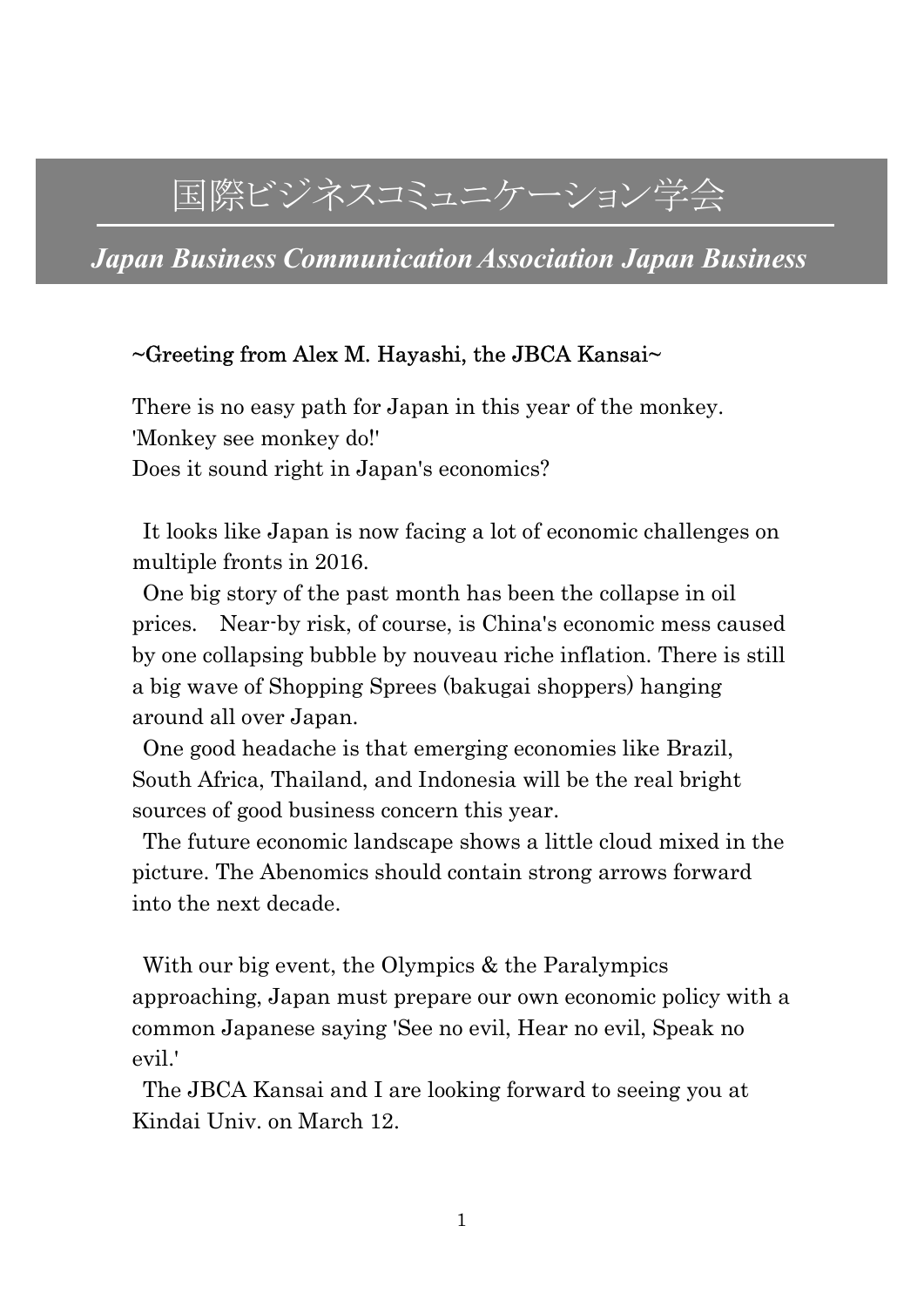国際ビジネスコミュニケーション学会

Japan Business Communication Association

## 関西支部

## 2015 年度 第3回 支部例会 プログラム

【 日 時 】

2016 年 3 月 12 日(土曜日) 13:00 ~ 18:00

## 【 会 場 】

近畿大学東大阪キャンパス

情報処理教育棟2F KD-202

Conference Program

13:00 ~ 13:10 関西支部 支部長 挨拶

Alex M. Hayashi (常磐会学園大学)

13:10 ~ 14:10 基調講演

「中国ビジネス界に存在する『気』の捉え方」

-畑 忍(和歌山大学・関西学院大学兼任講師)

14:20 ~ 15:30 研究発表

「ボードゲームを活用した地域内コミュニケーションと地域プロモー ションに関する研究 - 『ご当地モノポリー』の事例を通じて」

-植田 幹浩(大阪府立大学 経済学研究科、日本モノポリー協会 地方振興担当理事)

15:45 ~ 16:45 研究発表

"Cultural Products as Teaching Materials:

Making Connections between the Classroom and

Real-World Communication"

-Ryan W. Smithers (Assistant Professor, 関西学院大学)

17:00 ~ 17:30 関西支部総会

支部会終了後、情報交換会を開催いたします(会費 4,000 円程度)。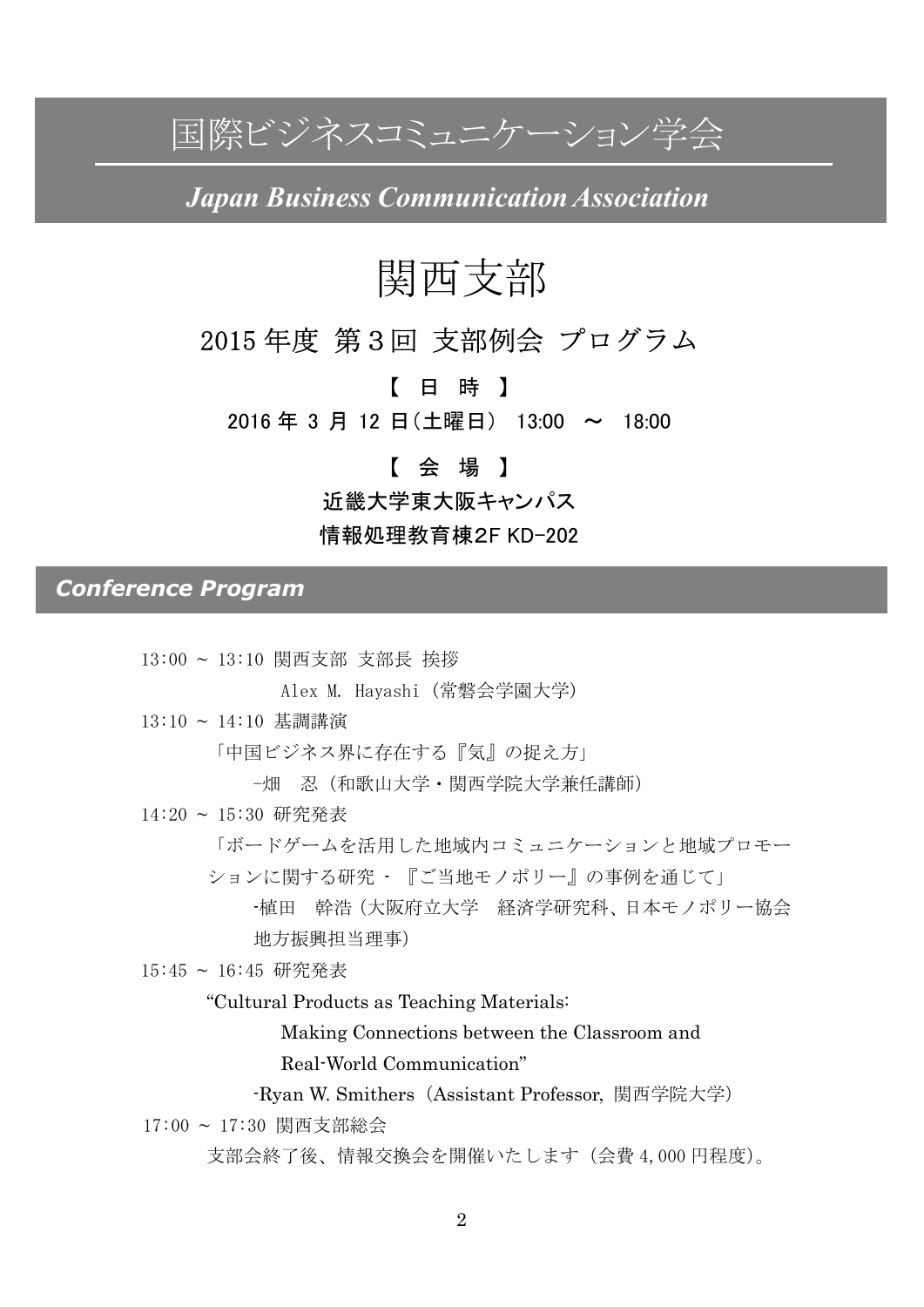## 中国ビジネス界に存在する「気」の捉え方

### 畑 忍

## 和歌山大学・関西学院大学兼任講師

 中国のビジネス、文化を理解する上で、重要な概念の一つとなるのが「気」で ある。長い中国の歴史の中で、「気」は宇宙論から人間論、政治、経済、芸術、 科学技術に占いなど、ほぼすべてのジャンルの理論的根拠となってきただけで なく、現代の我々にとっても、「気功」特に健康に関する分野において身近に感 じられるものである。

また「気」は日本文化に対しても、古くから多大な影響を与えてきた。そのこ とは「病気」など、「気」字を伴う漢語語彙の多さからも窺い知ることが出来る が、「気」そのものに対する捉え方は、実は中国人の捉え方と大きく異なってい る。

 本発表では、「気」概念の基礎的な意味内容を説明したうえで、さらに「気」 の文化が現在どのように中国社会に息づいているかを紹介し、さらには、実際の ビジネス社会にどう影響しているのか考えてみたい。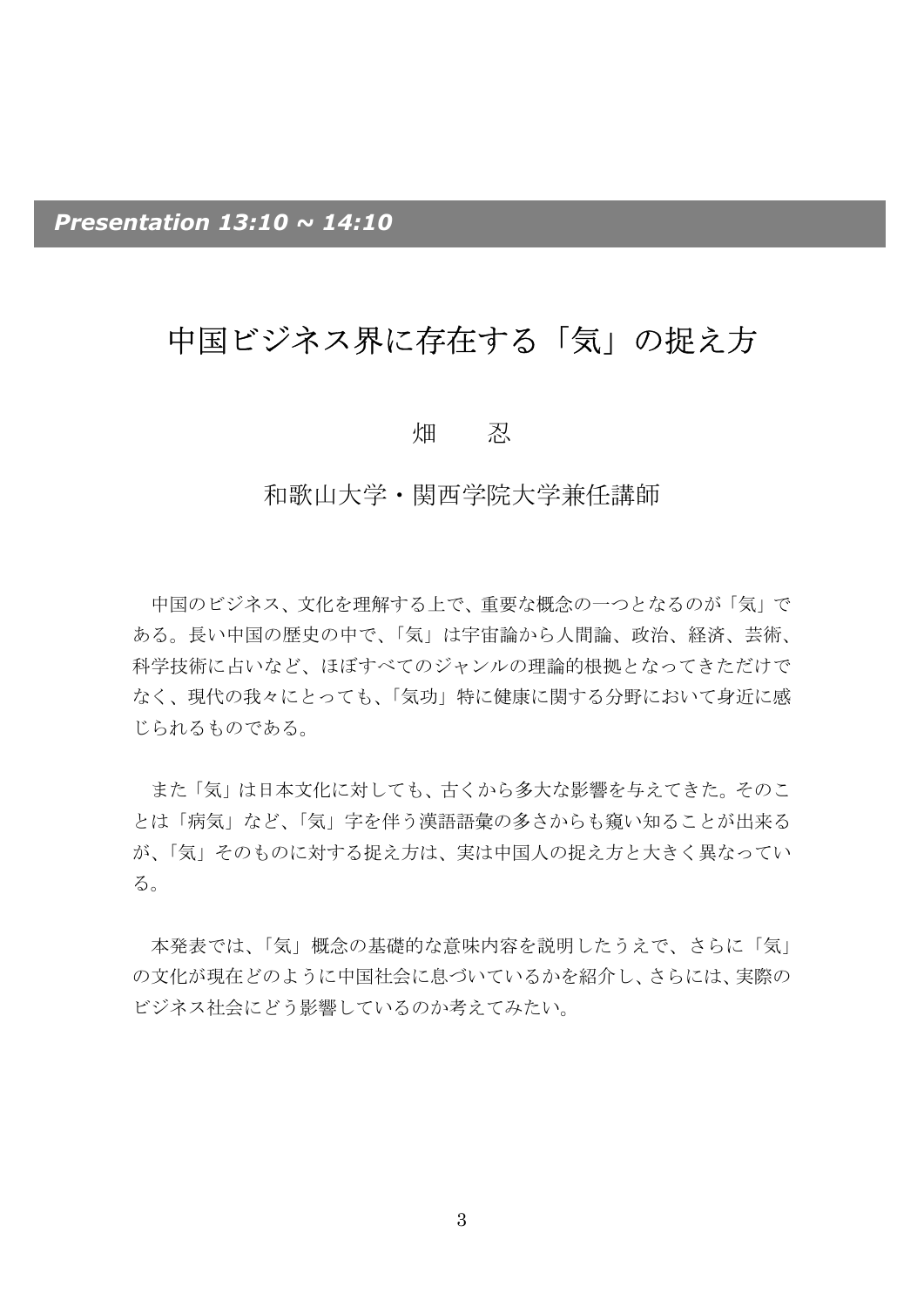## ボードゲームを活用した地域内コミュニケーションと地域

## プロモーションに関する研究

#### ―「ご当地モノポリー」の事例を通じて―

#### 植田 幹浩

大阪府立大学 経済学研究科、日本モノポリー協会 地方振興担当理事

 近年、様々なコンテンツが地域資源として着目されている。本稿では、ボード ゲームを対象とし、その代表格である「MONOPOLY」を中心に論じる。ボード ゲームを地域プロモーションに用いた場合に、どのような効果を生み出すこと が可能なのだろうか。一方、地域内コミュニケーションにボードゲームを用いた 場合にどのような効果を生み出す事が可能なのだろうか。

 地域内コミュニケーションに関して、世代を問わず楽しむことができるボー ドゲームは、世代間コミュニケーションのツールとして有効なことがわかった。

「MONOPOLY」は、交渉においてコミュニケーションが重要である特性を持っ ている。この交渉において必要なコミュニケーションは、「アサーティブ・コミ ュニケーション」である。「MONOPOLY」は、コミュニケーションに関する関 与度が高く、世代間コミュニケーションにより有効なツールである。さらに「ご 当地モノポリー」は、ゲーム上で地域資源、イベント、方言などが登場し、話題 を提供するのでさらにコミュニケーションのきっかけとして有効である。

「ご当地モノポリー」に関する検証の結果、以下のような効果が明らかになっ た。

① 再発見効果 ② PR 効果 ③ イベント実施による集客効果

「ご当地モノポリー」が上記にあげた効果を生み出すためには、地域がファン の価値観を認めていることの発信(価値観の共有)が重要であることがわかっ た。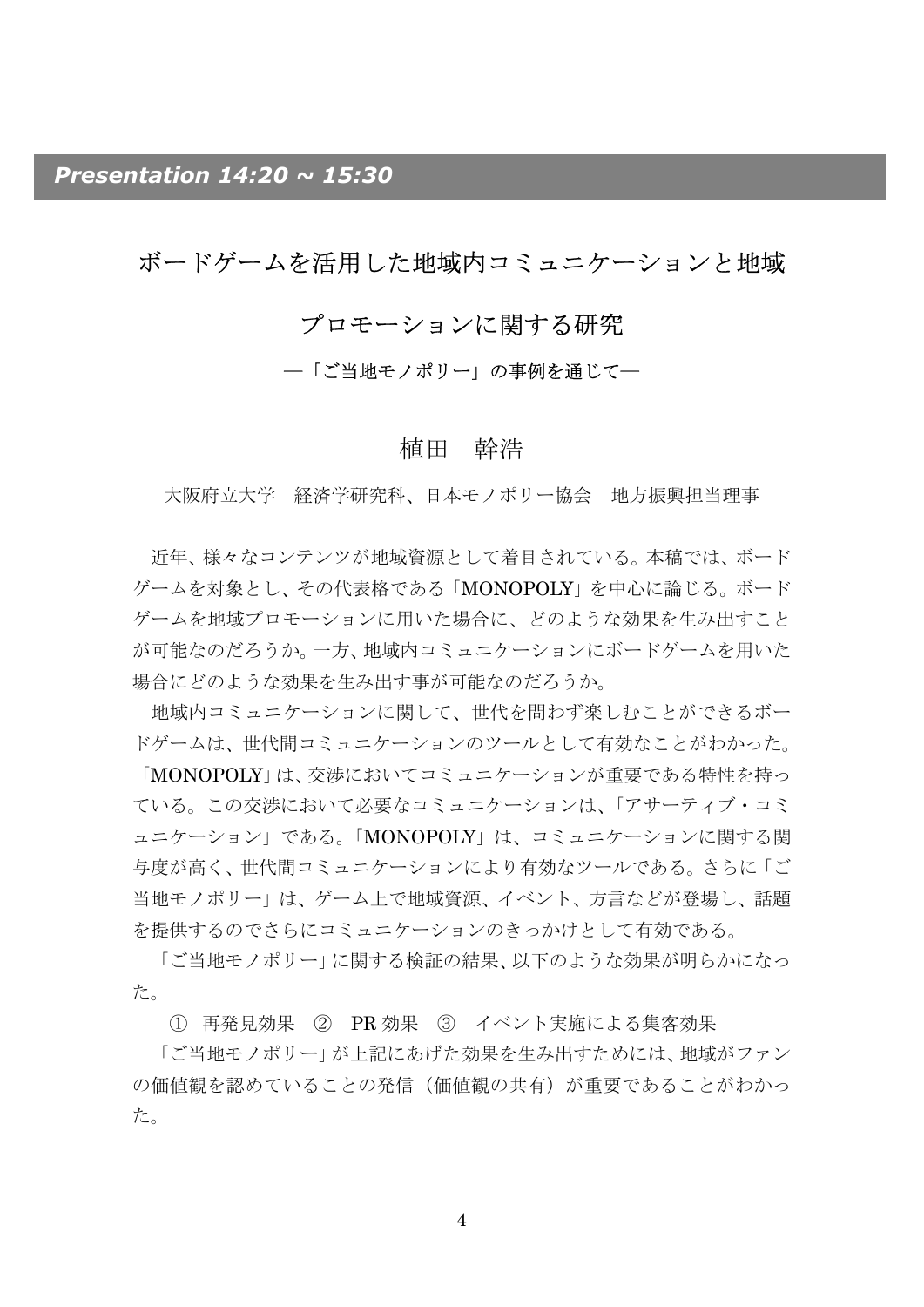# Cultural Products as Teaching Materials: Making Connections between the Classroom and

Real-World Communication

Ryan W. Smithers

Assistant Professor, Foreign Language Education and Research Center, Kwansei Gakuin University

## Abstract

The issue of how best to motivate students has long been discussed in the literature on foreign language (FL) learning theory because motivation has been widely acknowledged as greatest indicator of language learning success. From a more pragmatic point of view, having motivated students in the classroom makes the learning and teaching experience more enjoyable for all. Subsequently, educators are often mindful of the need to increase student motivation in the classroom.

One way to do this is by selecting teaching materials that are culturally specific to the FL being learned (Melvin & Stout, 1987). Unfortunately, the relationship between the time spent learning an FL and developments in interest for culturally specific teaching materials that promote communication is unknown.

To address this gap in the literature, this paper examines the attitudinal profiles of a group of Japanese EFL learners (N=156) over the course of more than five years of learning. Specifically, this longitudinal study looks at how interests in cultural products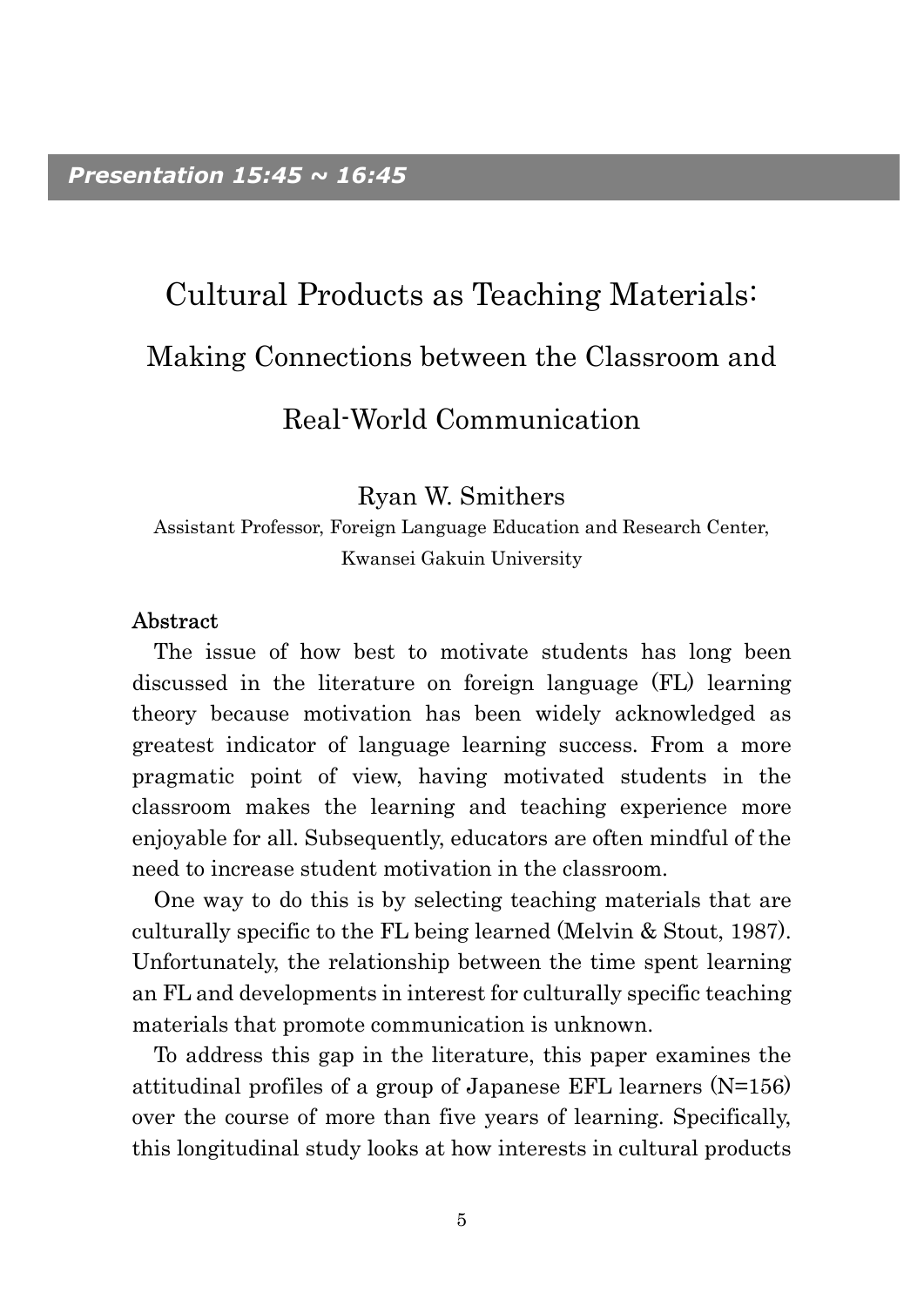(movies, TV programs and print media) associated with the FL being learned change after one, two, three, four, and more than five years of EFL learning.

The results reveal that the more time EFL students commit to learning, the greater their need for cultural products becomes, which means that business English students, for example, need to be taught with genre specific products like business case studies, press releases, corporate social responsibility (CSR) reports, etc.

This paper demonstrates how important it is for teachers to supplement their lessons with cultural products that are associated with the FL being learned so that the content and subject matter of teaching materials not only lead to motivated learning, but also help students make connections between the classroom and real-world communication.

#### Bio

Ryan W. Smithers, a Canadian with 18 years of TEFL experience in Japan, is an assistant professor at the Foreign Language Education and Research Center, Kwansei Gakuin University. He is also currently a Ph.D. student studying in the School of Foreign Language Education at the Graduate School of Human and Environmental Studies, Kyoto University. In addition, he is the Chief Editor for Osaka JALT Journal and has published and presented numerous papers on a wide range of topics, including, most recently, Japan's Skyline (Kinseido, 2014), Business Insights (Kinseido, 2014), Improving Motivations through Autonomous Projects (Osaka JALT Journal, 2015), Global Leadership (Kinseido, 2015), and Dealing with Adversity: The Struggles of a Japanese NNEST (TESOL Inc., In Press). His current research interests lie in project-based learning and individual learner differences, with special emphasis on lifelong learning.